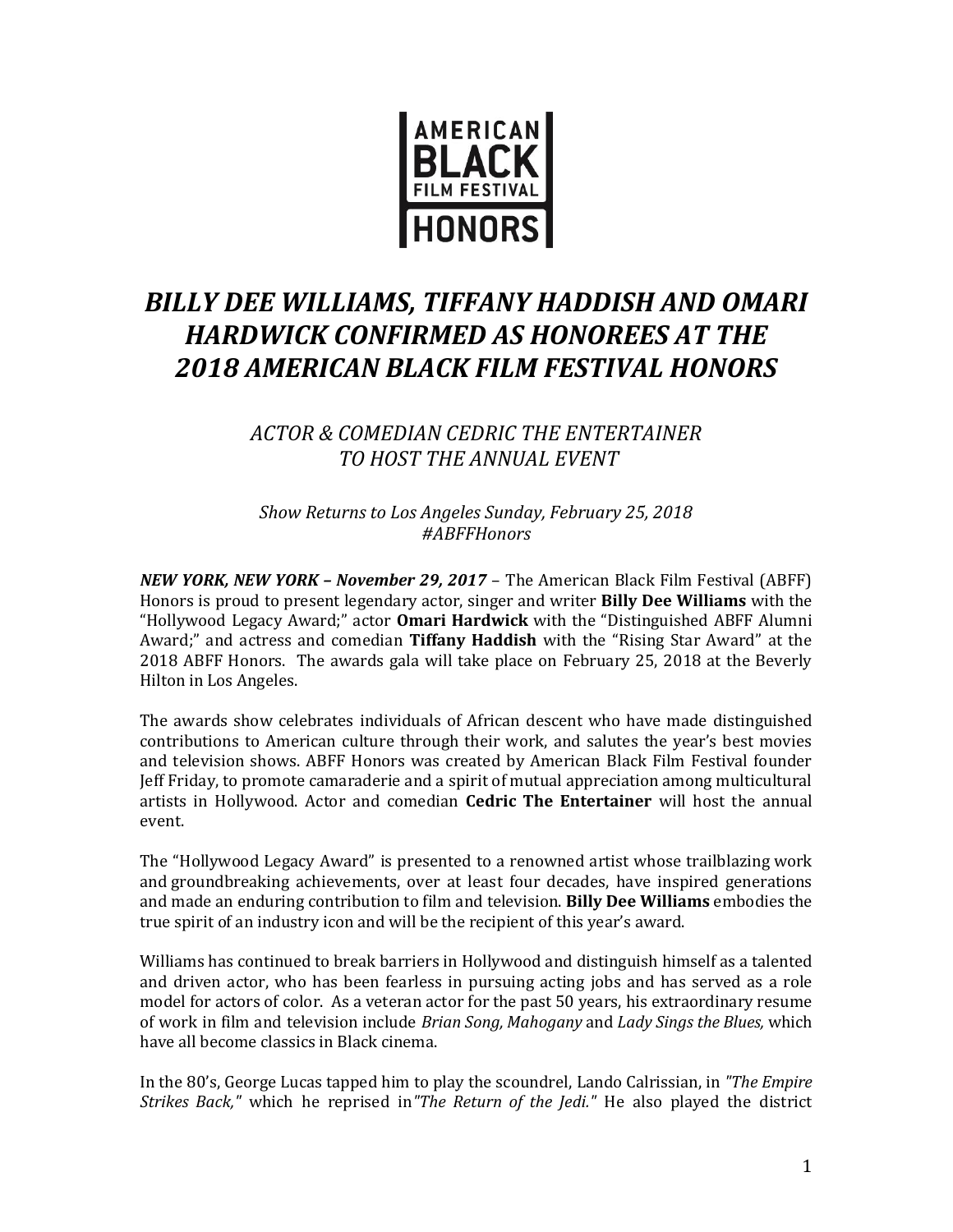attorney, Harvey Dent, in 1989's, *"Batman."* These roles opened a distinct lane for black actors to pursue roles in science fiction films.

He was duly smooth and charming as a love interest for Diahann Carroll on ABC's, *"Dynasty"* and also won strong praise for his portrayal of Motown founder Berry Gordy in the ABC miniseries, *"The Jacksons: An American Dream."*

Each year, the ABFF Honors "Distinguished ABFF Alumni Award" is given to an alumnus of the American Black Film Festival, in recognition of their career achievement since their debut at the festival. **Omari Hardwick** has been a continued advocate of the festival and its mission. He was the first host of "ABFF Independent," a show which highlighted independent films presented at ABFF festivals throughout the years, and airs on Aspire TV. As an actor, musician and poet, his breakout role in the hit Starz series, *Power*, has catapulted him to superstar status. Past television and film roles include *Tyler Perry's For Colored Girls* (2010), and BET Network's *Being Mary Jane*. Hardwick has been a part of the ABFF family for many years and ABFF Honors is proud to applaud him for his significant accomplishments in entertainment.

**Tiffany Haddish** is quickly establishing herself as one of the most sought-after comedic talents in television and film. Haddish starred in Universal's hit summer movie, *Girls Trip,* alongside Jada Pinkett Smith, Queen Latifah and Regina Hall. She will next be seen starring with Tracy Morgan in the new TBS show, *The Last O.G* and just wrapped production on Universal's, *Night School,* with co-star Kevin Hart. Recently, Haddish broke barriers and became the first black female stand-up comedian to host SNL. Upcoming projects she is currently developing include, *Limited Partners* for Paramount, and *The Temp,* for Universal, which she will executive produce and star in both.

Haddish's journey to success has been inspirational to many and ABFF Honors is thrilled to salute her with the "Rising Star Award," at this year's ceremony, in acknowledgement of her recent success and future promise.

Award-winning director and producer, Ava DuVernay, will round out our honorary awards for the evening and will receive the "Industry Visionary Award." This award is presented to a pioneering artist in acknowledgment of their outstanding accomplishments in the motion picture and television industry.

Our 2018 honorees will join an illustrious list of past ABFF Honors celebrants, including actors **Denzel Washington**, **Regina King**, **Don Cheadle, Diahann Carroll**, **Queen Latifah**, **Issa Rae**, **Terrence Howard** and filmmakers and producers **Ryan Coogler**, **F. Gary Gray** and **Will Packer**.

The many high-profile presenters and guests have included **Viola Davis**, **Kerry Washington**, **Robert Downey Jr**., **Jamie Foxx**, **Ice Cube**, **Cecily Tyson**, **Lee Daniels**, **Anthony Anderson**, **Regina Hall**, **Taye Diggs**, **Octavia Spencer**, **KeKe Palmer**, **Nia Long**, **Morris Chestnut**, **Omari Hardwick** and **Pharrell Williams**, among others.

The event is an elegant and spirited awards dinner, with a presentation of competitive awards and special honors in the following categories: **Movie of the Year Award, Television Show of the Year Award (in the categories of Drama and Comedy), Hollywood Legacy Award, Industry Visionary Award, Distinguished ABFF Alumni**